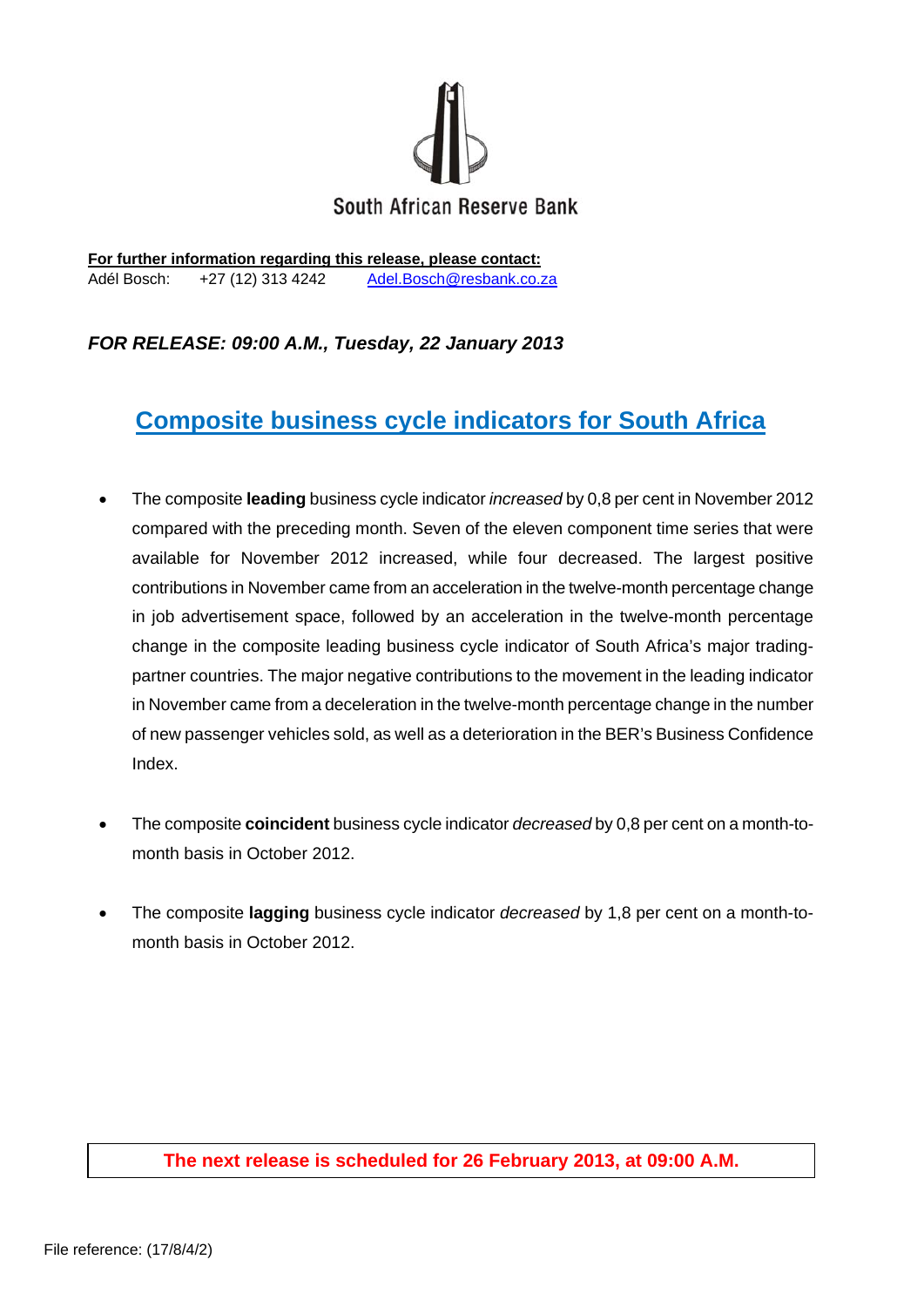

**Composite coincident business cycle indicator Composite coincident business cycle indicator**